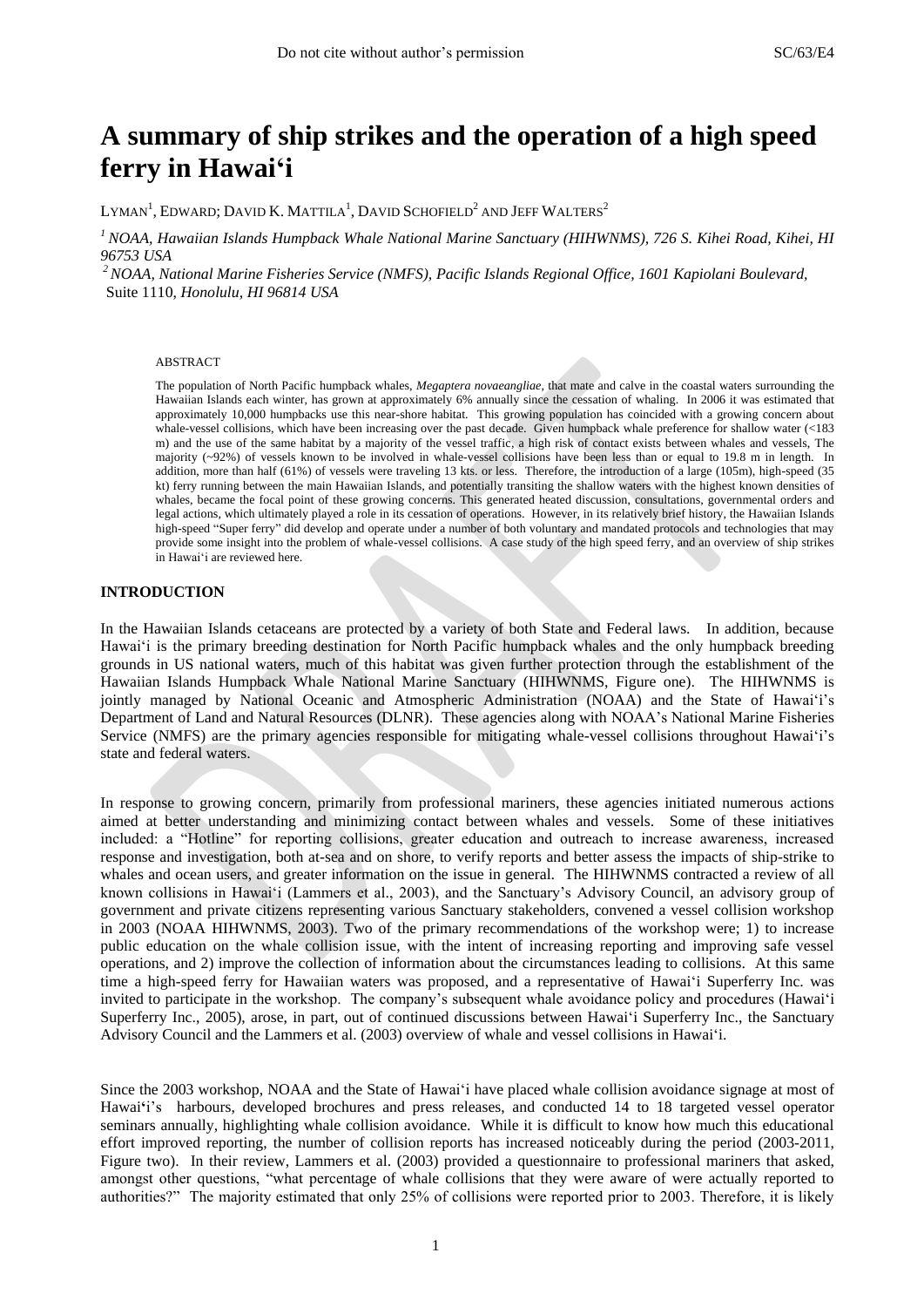that much of the increase in reporting after 2003 is a result of the increased awareness resulting from the education and outreach, along with more rigorous record keeping, as many of the early ship strike report in the Lammer"s et al review were from newspaper archives. Evidence supporting this comes from the fact that most reports (83.3%, 35 of 42) since 2003 were self-reported. They were reported directly by the vessel operator at or near the time the strike occurred by use of the established Hotline or by contacting one of the mitigating agencies.

In addition to reporting, the amount of information recorded has also increased. Since 2003, data about the whales, vessels and circumstances involved in collisions have all improved. For instance, when the size (age) of the whale was reported during confirmed collision reports, 24 were calves, 11 were reported as juveniles, and 16 as adults. Collision with calves represented 47.1% (24 of 51) - nearly half, of all confirmed reports. While nearly all determinations of age class were based on observer's estimation of the size of the animal, and a significant number (17) were reported as an "unknown" age class, any error in identifying calves should be minimal, since reporters are not likely to mistake a calf for any other age class during Hawai**'**i"s breeding/ calving season. Greater error may lie between juveniles and adults, since these are more likely to be misreported (e.g. a small adult male being reported as a juvenile). Thus, in regard to age class, it appears that calves are at the greatest risk. Only 9 reports had known sex of animal. Of these, 5 were males and 4 were females. It is not known how many collision reports ended up being fatal. Only one confirmed report represented a dead animal – a calf with propeller wounds, but it is uncertain whether the injury – the strike, resulted in the fatality or occurred post mortem. In fact, in many cases the degree of injury could not be determined. In only 36.8% (25 of 68), or approximately one-third of reports, were signs of injury observed (e.g. wounds, blood in water). However, not observing any signs of injury is not necessarily an indication that the animal was not impacted. Minor, incidental contacts, such as those during a curious approach by the whale when the vessel is drifting, were not included. The Sanctuary, along with partnering agencies, attempted to respond to reports of collisions between whales and vessels in order to better assess impact. Since 2003 the Sanctuary has mounted 7 of these on-water assessment efforts.

Most reports provided an indication of the type of vessel (based on use) involved in the whale-vessel collision. In 76.5% - three-quarters (52 of 68), of confirmed reports the vessel type was known. Most (34 of 52) were "tour" boats (e.g. snorkel or whale watch), with the rest reported as, fishing (4), military/ government (4), ferry (3), research (3), private/pleasure (1), cargo (1), and other (2). Most major vessel types were represented. Thrill craft (e.g. jet skis and parasailers) are not allowed in much of the high-risk waters leeward of Maui during the "whale season" (December 15 – May 15). Only a limited number of cruise ships visit the Hawaiian Islands and most spend much of their time within harbours or at anchor. Thus, reports likely reflect the number of vessels represented in each category and the amount of time traversing whale-dense waters (the probability of collision). The greater number of reports from passenger vessels, like the tour boats and ferries, are also likely to reflect a bias in reporting based on those vessels having a large number of eyewitnesses on board. Military/ government and research vessels also have strict protocols, which are likely to influence reporting on those vessels. Size of vessel was reported by vessel operator or determined through research. In 70.6% of confirmed reports (48 of 68) was the size of the vessel determined. Most  $(-92\%, n=44)$  of vessels involved in whale-vessel collisions were less than or equal to 19.8 m (65 ft). Only 4 reports involved vessels greater than 19.8 m. In a majority (60.3%, n= 41) of the confirmed reports was the speed of the vessel known. As opposed to vessel averages or recorded logs (i.e. GPS logs), vessel operators provided speed of vessel at time of contact. Speed values thus represent estimates and are likely biased based on the source of reporting. In those cases in which speed was represented as a range (e.g.  $10 - 13$  kts), then the greater value was used in speed determination. Twenty vessels reported that they were travelling 10 kts or less, an additional 5 vessels at 13 kts or less, 12 at 14 to 20 kts, and 4 greater than 20 kts. Thus, more than half (25 of 41) reported going 13 kts or less at time of contact. Interestingly, 9 incidences were reported as the whale making contact with the vessel. This equates to approximately 1 out of every 6 reported collisions, over the last decade in which these reports have occurred, being represented as the whale hitting the vessel. Seven of these "whale hit vessel" reports provided a speed estimate at time of contact and all were 5 kts or less. The average speed from all reports where speed was provided was 11.5 kts  $(n=41)$ .

Nearly one-third (32.4%, n=68) of reports could not be attributed a position beyond general area (e.g. west of Lahaina, Maui). Of the remaining two-thirds, nearly half (22 of 46) the positions could only be determined from relative description of location (e.g. 2 nm south of Lahaina, Maui). Only 24 reports had absolute (GPS-based) positions and only 18 of these represented collision location as opposed to location of the ship-struck animal. Nearly two-thirds (65%, n=57) of reports occurred in the leeward waters of Maui. This is to be expected, as this area typically has high whale densities with a reasonably high level of boat traffic during the "whale season". It is also the site of the HIHWNMS" primary office and mariners may be more likely to report given the visibility and at sea response provided. Humpback mother and calf pairs are believed to frequent the shallow coastal waters of Hawai"i (Smultea, 1994). While not corrected for representative area, only 2 calves (17%, n=12) were reported struck in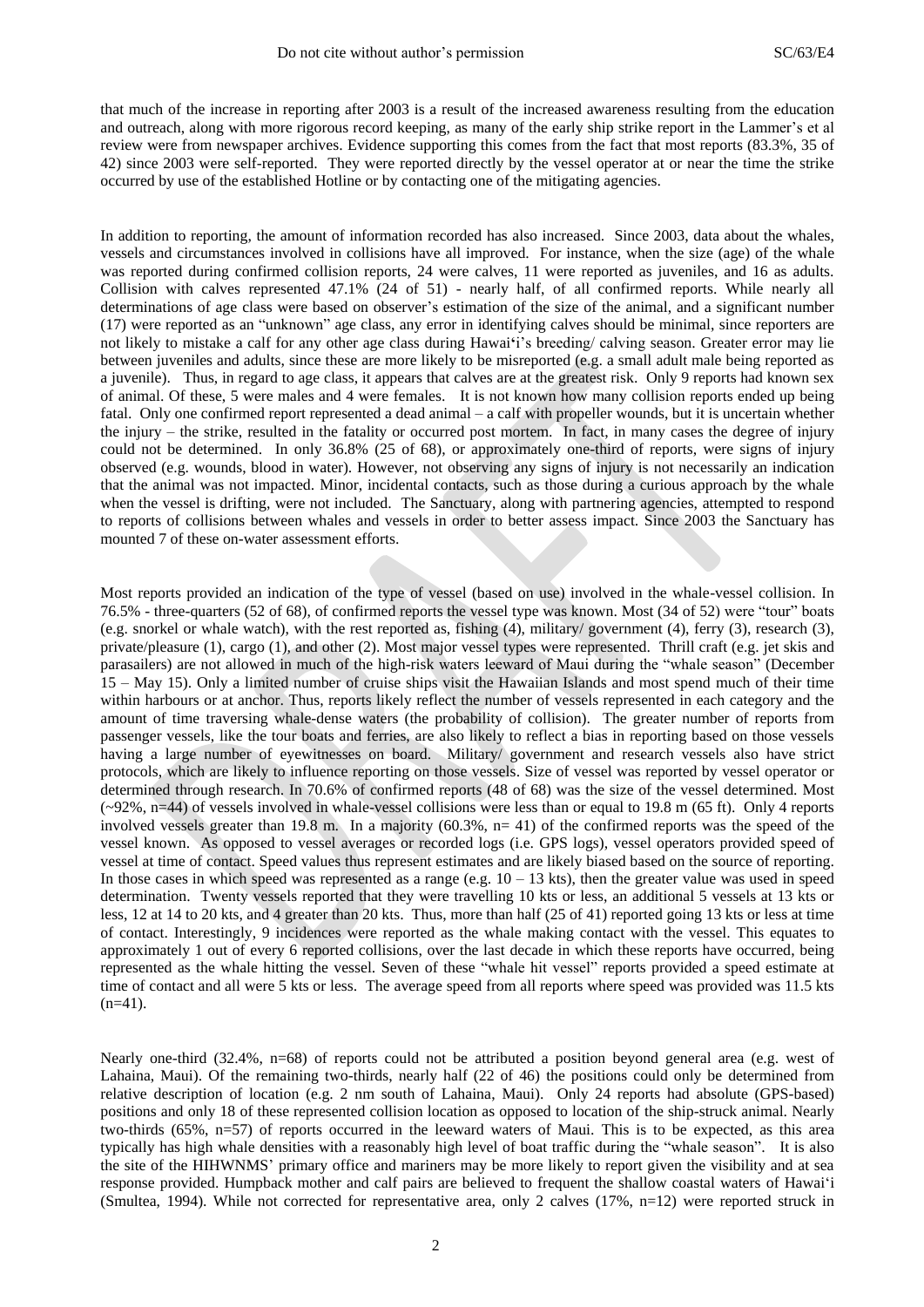shallow (30 m or less), coastal waters. The time the strike occurred was known in 56 of the confirmed collision reports. Of these 52 or 93% occurred in the January through March time period. February had the highest number of reports at 24. January through March represents the highest densities of humpback whales in Hawai**'**i.

# **CASE STUDY: HIGH SPEED FERRY**

The 105 m, high speed (35 kts), catamaran operated by "Hawai**'**i Superferry, Inc." was in operation in Hawaiian waters for only 11 months in 2007 and 2008, before it ceased operations, largely due to the ruling from the Supreme Court of Hawai'i, concerning its environmental impact. During these 11 months it only operated part of one humpback whale season (January and April of 2008). However, through a combination of both voluntary and mandated protocols (State of Hawai'i Executive order no. 07-10), the Superferry kept logbooks of its transits through Sanctuary waters, and any close (<91 m) encounters with whales. One significant mandate was for the Superferry to seek alternate routing (Figure three) and avoid transiting HIHWNMS waters during whale season (January 1 to April 30). Another was that it should decrease its speed to 25 kts if it did transit HIHWNMS waters, or other known humpback whale habitat (i.e. <183 m) during whale season. This speed was a compromise based on the speed of other vessels transiting whale habitat (i.e. up to 25 kts), and the purported manoeuvrability of the Superferry.

Unfortunately, the crew were only mandated to enter "positive" data (e.g. when the vessel transited the Sanctuary, or had a close encounter with a whale) into their logbooks and were not required to record all transits outside of the Sanctuary, nor days when they did not transit at all due to bad weather or logistical issues. And so it is impossible at this time to determine how successful they were at using alternate less risky routes. However, because the vessel always made roundtrips from Oahu to Maui (one leg) and back (a "second" leg), it is clear from the logbooks that the vessel was at least able to avoid transiting the Sanctuary on most of its return trips from Maui to Oahu where conditions tended to be consistently downwind with following seas. And so, on the twenty days that we can confirm from its whale logbooks that the Superferry operated during the 2008 whale season, it transited the Sanctuary during 19 legs of a possible 40 (2 legs x 20 days). This is an overestimate of the percentage of their trips that transited the Sanctuary, as it does not include days when they made both legs on the alternate route. During a "rapid" risk assessment, conducted by an independent consulting company (Belt Collins Hawai"i Ltd., 2008), the Superferry only transited the Sanctuary 4 of 20 one-way legs, during whale season. It is also clear from their logbooks that the Captain confirmed that the vessel did slow to 25 kts when within Sanctuary boundaries.

The Captain was also required to record any observed close encounters (<91 m). During the minimum 20 days that the Superferry operated during the 2008 whale season, they recorded 8 close encounters less than 91 m from the vessel. The closest observed was estimated to pass 4.5-6.5 m from the side of the vessel, and one other close encounter was less than a whale length as well. There were no collisions reported. Interestingly, half of the close encounters occurred outside of the Sanctuary boundaries, although only one was in water deeper than 183 m. However, whales were sighted in deeper water, particularly on the alternate route north of the island of Molokai. The Superferry did not operate during the peak of the season, mid-February – March, when the densities are highest; however, on one of their last days of operation in early February, an independent observer recorded 33 whales during one leg. Aerial surveys between 1993 and 2003 calculated an observed average humpback whale density of 0.2842 sightings per km<sup>2</sup> (Mobley, pers. comm.). Sighting composition averaged between 1-2 whales per sighting.

Finally, the Superferry did make some night-time trips at the end of the whale season in 2008, and although the spotters did have night vision scopes, and whales were seen during the previous daylight leg, the observers did not see any whales at night, with this technology. The independent observer also indicated that, while the radars were turned on, the crew did not use them to find whales. The observers also concluded that other technology on the vessel (e.g. thermal imaging) was not used to find or avoid whales, and the visual observations by vigilant observers, along with slower speeds in known whale habitat, were the primary means used towards effective prevention.

# **CONCLUSIONS**

It is clear that the increasing population of humpback whales in Hawaiian waters is increasing the likelihood of collisions with vessels, and is likely part of the reason for the increase in reports. However, a follow up interview of professional mariners, similar to the one used by Lammers et al. (2003), might help clarify how much of this increase in the number of reports is due to better awareness and compliance. Either way, there has been better record keeping and thus information gained on whale-vessel collisions in Hawai"i over the last decade. In particular, humpback calves appear to be at greater risk than adults. Data also shows that nearly all vessel types, size and speed are represented. However, tour vessel had the highest incident of reported collision, though this may reflect their greater probability of encountering an animal, it may also represent biases in reporting. Most reported vessels involved were small or moderate in size (less than 20 m) and more than half of all vessels reported doing less than or equal to 13 kts at time of contact. A majority of reported strikes were in the leeward waters of Maui, where whale densities and vessel traffic is higher. An increasing number of reported collisions over the last decade have been reported as "whales hitting vessels".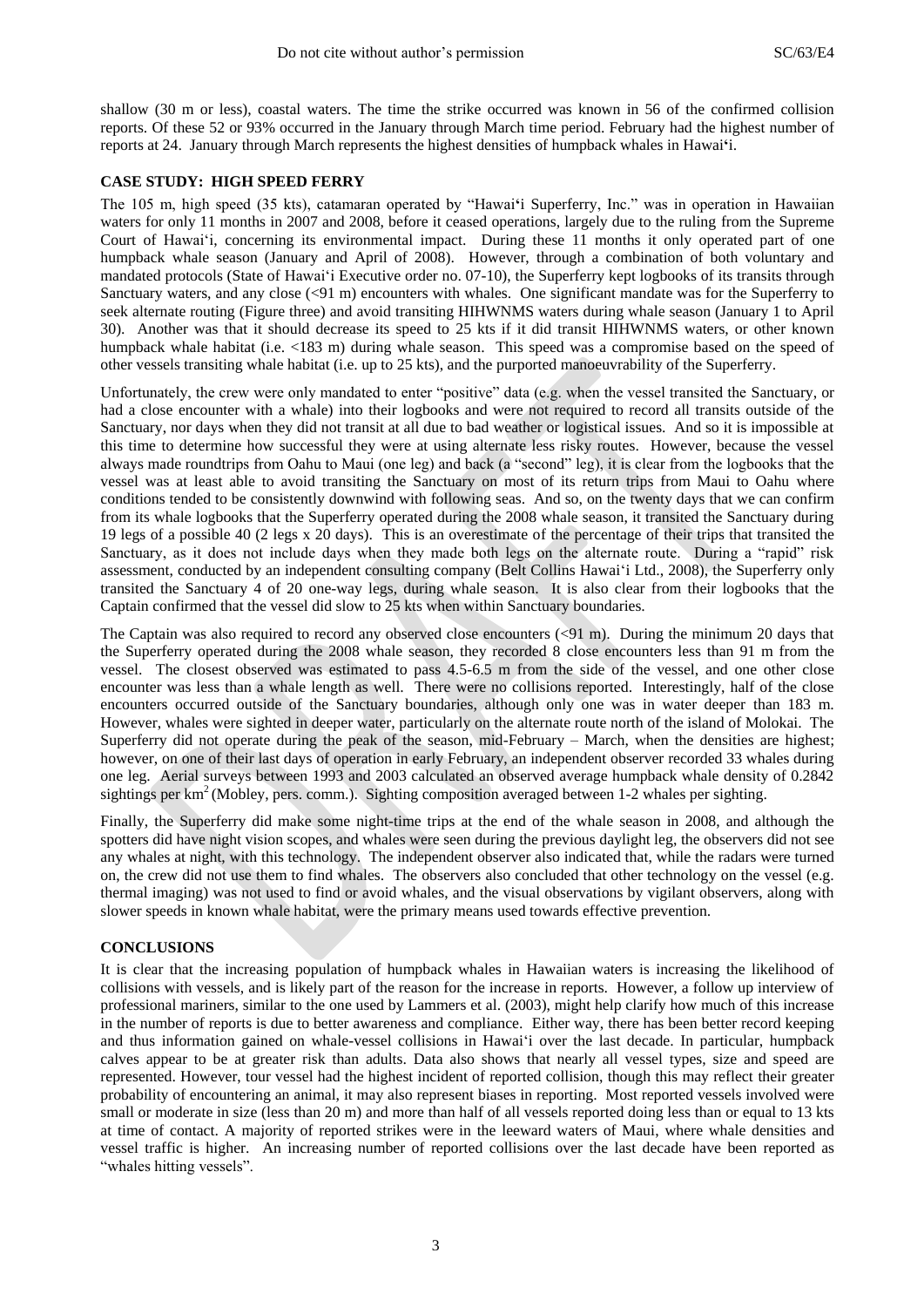The Superferry risk assessment concluded that vigilant trained observers visually searching for whales, and slower speeds, are the best mitigation measures, at this time. The fact that half (4) of the Superferry's close encounters were outside of the Sanctuary support this, as they may not be operating with the same level of vigilance. This could support the concern that the creation of high awareness in one area might cause vessel operators to let their guard down in others. However, without knowing the total distance traveled through the Sanctuary, versus the total distance through whale habitat outside of the Sanctuary, we cannot tell at this time whether this was a factor.

So far the ship strike avoidance technology used in Hawai'i has not proven effective. It is clear that theoretically promising technological approaches need rigorous real life testing in the field. While additional information on whale-vessel collisions have been gained recently, more investigation is needed to better understand and thus mitigate what is likely a growing threat of collision between whales and vessels in Hawai"i waters.

# **ACKNOWLEDGEMENTS**

The authors wish to thank Dr. Joe Mobley for access to his humpback sightings data, and his report on the Hawai"i Superferry rapid risk assessment, and the authors of the Lammers et al. (2003) paper for their contribution to the dataset. We also thank the United States Coast Guard in Hawai"i, the United States National Oceanographic and Atmospheric Administration"s Office of Law Enforcement, as well as, the entire ocean user community of Hawai"i for their trust and willingness to provide information about whale and vessel collisions.

#### **References cited**

Belt Collins Hawai"i Ltd. 2008. Rapid Risk Assessment of Operational Compliance and Environmental Risks of the Hawii Superferry. Prepared for the State of Hawai"i, Dept. of Transportation, Harbors Division. Available at:

*http*://hawaii.gov/dot/harbors/file-links/hawaii-superferry/Rapid-Risk-Assessment-of-Operational-Compliance-an.pdf/view

- Hawaii Superferry Inc. 2005. Whale Avoidance Policy. Available on pdf from one of the authors (DM) at the 63<sup>rd</sup> meeting of the IWC Scientific Committee, Tromso, Norway.
- Lammers, M.O., A.P.Pack anb L. Davis. 2003. Historical evidence of whale/vessel collisions in Hawaiian waters (1975-2003). OSI Technical Report 2003-01. Prepared for NOAA"s Hawaiian Islands Humpback Whale National Marine Sanctuary. 25 pages.

Lingle, Linda (Governor of Hawaii), 2007. Executive Order No. 07-10. Available at:

http://portal.ehawaii.gov/search/site.html?q=Executive Order No. 07-10

- NOAA. 2003. Workshop Report on Management Needs to Minimize Vessel Collisions with Whales in the Hawaiian Islands Humpback Whale National Marine Sanctuary and other National Marine Sanctuaries. Available online at: http://hawaiihumpbackwhale.noaa.gov/documents/vessel\_collision\_workshop.html
- Smultea, M.A. 1994. Segregation by humpback whale (*Megaptera novaeangliae*) cows with a calf in coastal habitat near the island of Hawai"i. Canadian Journal of Zoology 72:805-811.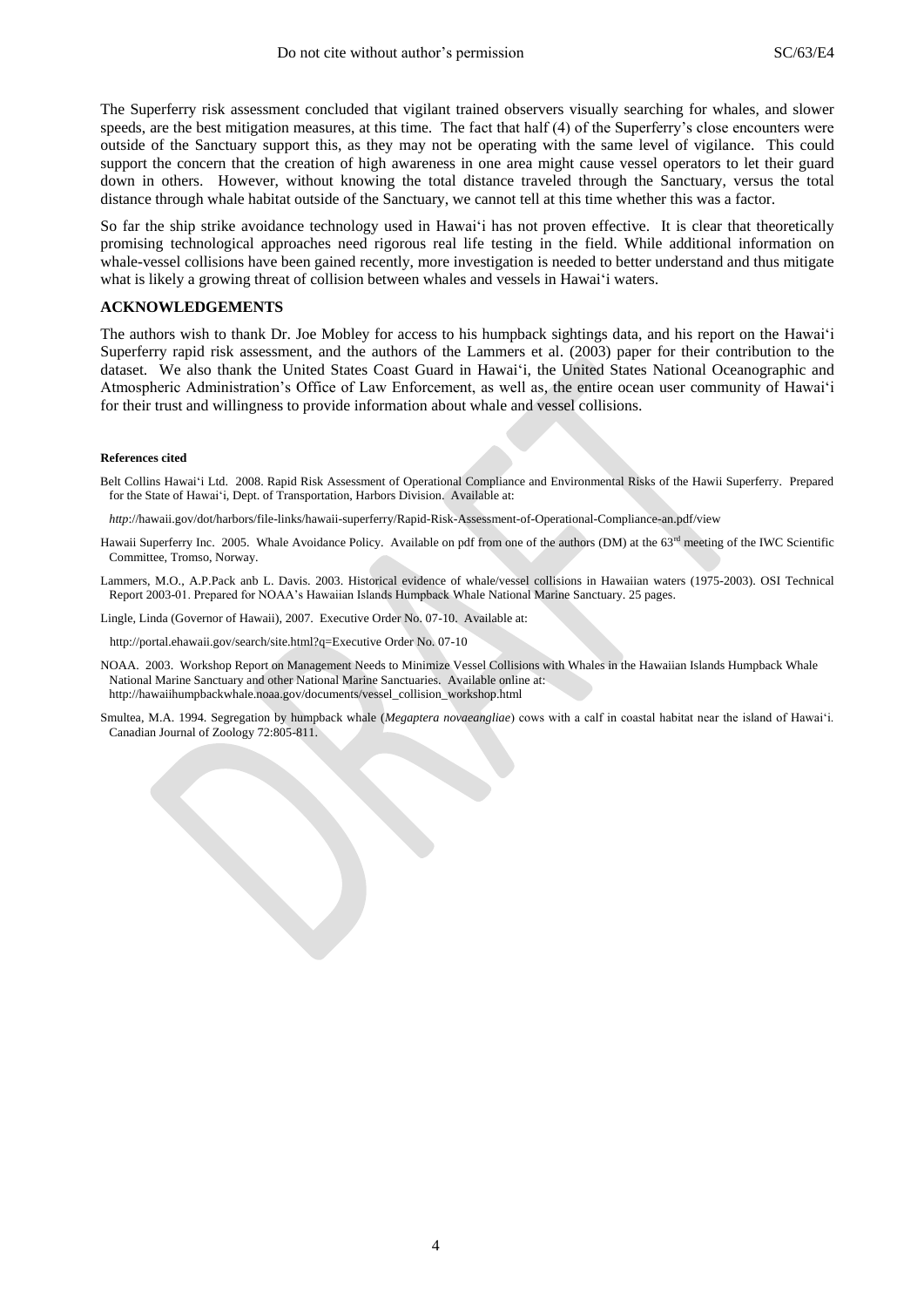# **Figure One**. Boundaries of HIHWNMS